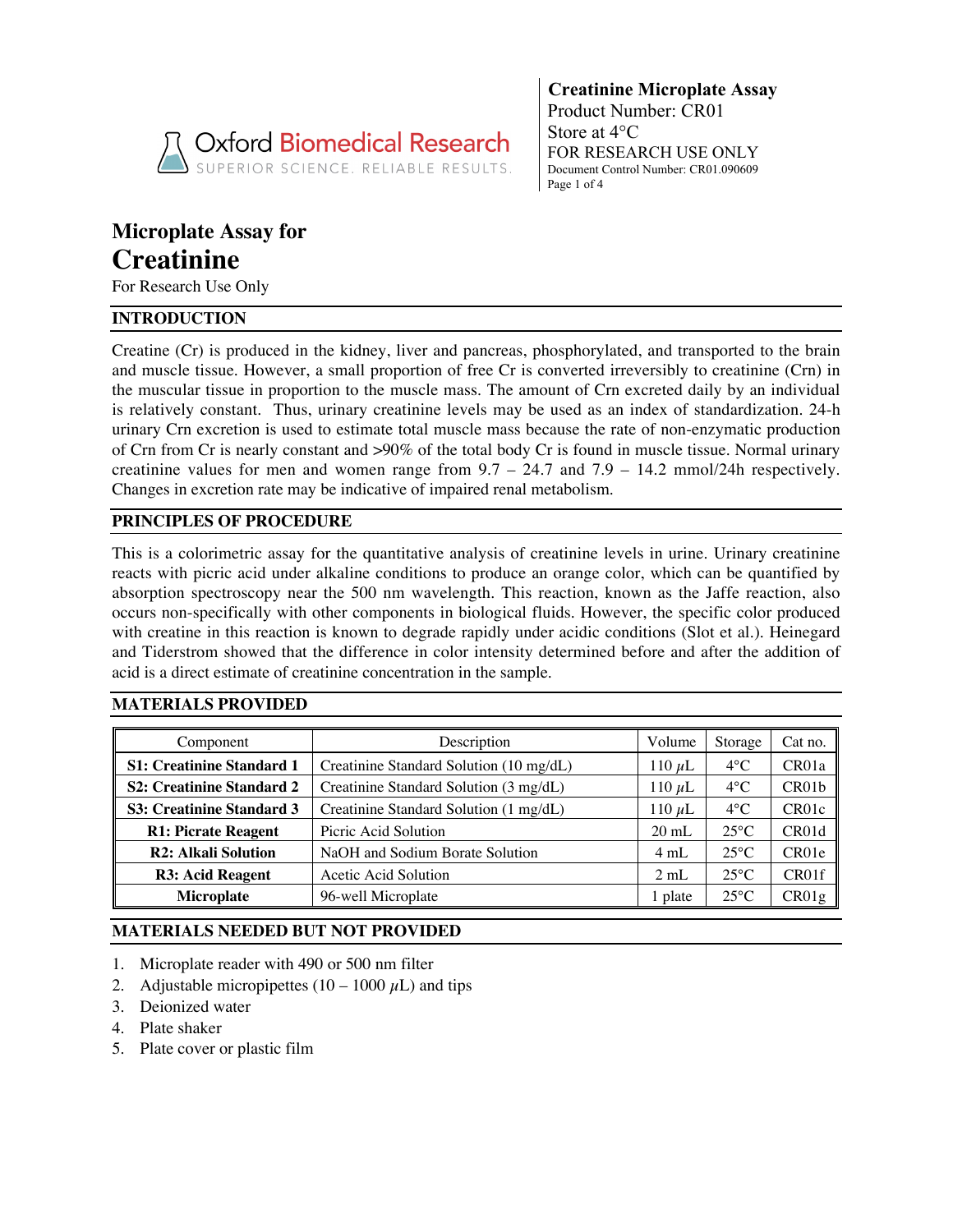#### **STORAGE**

- 1. Store the components of this kit at the temperatures specified on the labels.
- 2. Unopened reagents are stable until the indicated kit expiration date.

## **WARNINGS AND PRECAUTIONS**

- 1. Use aseptic technique when opening and dispensing reagents.
- 2. This kit is designed to work properly as provided and instructed. Additions, deletions or substitutions to the procedure or reagents are not recommended, as they may be detrimental to the assay.
- 3. Picric acid can be explosive when dry, and can irritate the eyes, skin and respiratory system. Wear suitable protective clothing, gloves, and eye protection.

#### **PROCEDURAL NOTES**

- 1. Turbidity may develop in the Picrate Reagent at lower temperatures and may be removed by warming. The reagent is still usable.
- 2. To minimize errors in absorbance measurements due to handling, wipe the exterior bottom of the microplate wells with a lint-free paper towel prior to inserting into the plate reader.

## **REAGENT PREPARATION**

1. **Alkaline Picrate Reagent:** Add R2: Alkali Solution to R1: Picrate Reagent in a one part to five parts ratio. If the entire plate is being used, add the entire contents of R2 to R1.

## **STANDARD CURVE PREPARATION**

The Creatinine Standards are provided ready to use. A null Standard (0 mg/dL) is made with deionized water.

| Standard       | Creatinine<br>Concentration<br>(mg/dL) | Volume<br>of Water<br>$(\mu L)$ | Volume of<br>Creatinine<br>Standard $(\mu L)$ |
|----------------|----------------------------------------|---------------------------------|-----------------------------------------------|
| S1             | 10.0                                   |                                 | 110                                           |
| S <sub>2</sub> | 3.0                                    |                                 | 110                                           |
| $S_3$          | 1.0                                    |                                 | 110                                           |
| C.             |                                        | 110                             |                                               |

#### **Table 1:** Standard Curve Preparation

### **ASSAY PROCEDURE**

- 1. Add 25  $\mu$ L of Standards or Samples (may require diluting 1:4 or 1:8) to the corresponding wells on the microplate in duplicate. See **Scheme I** for a sample plate layout.
- 2. Add 180  $\mu$ L of the Alkaline Picrate Reagent to each well.
- 3. Mix by shaking or placing the plate on a shaker and incubate at room temperature for 10 minutes.
- 4. Read the plate at 490 nm. (First Reading)
- 5. Add 15  $\mu$ L of R3: Acid Reagent to each well.
- 6. Mix thoroughly by tapping or shaking and allow to stand at room temperature for 5 minutes.
- 7. Read the plate again at 490 nm. (Second Reading)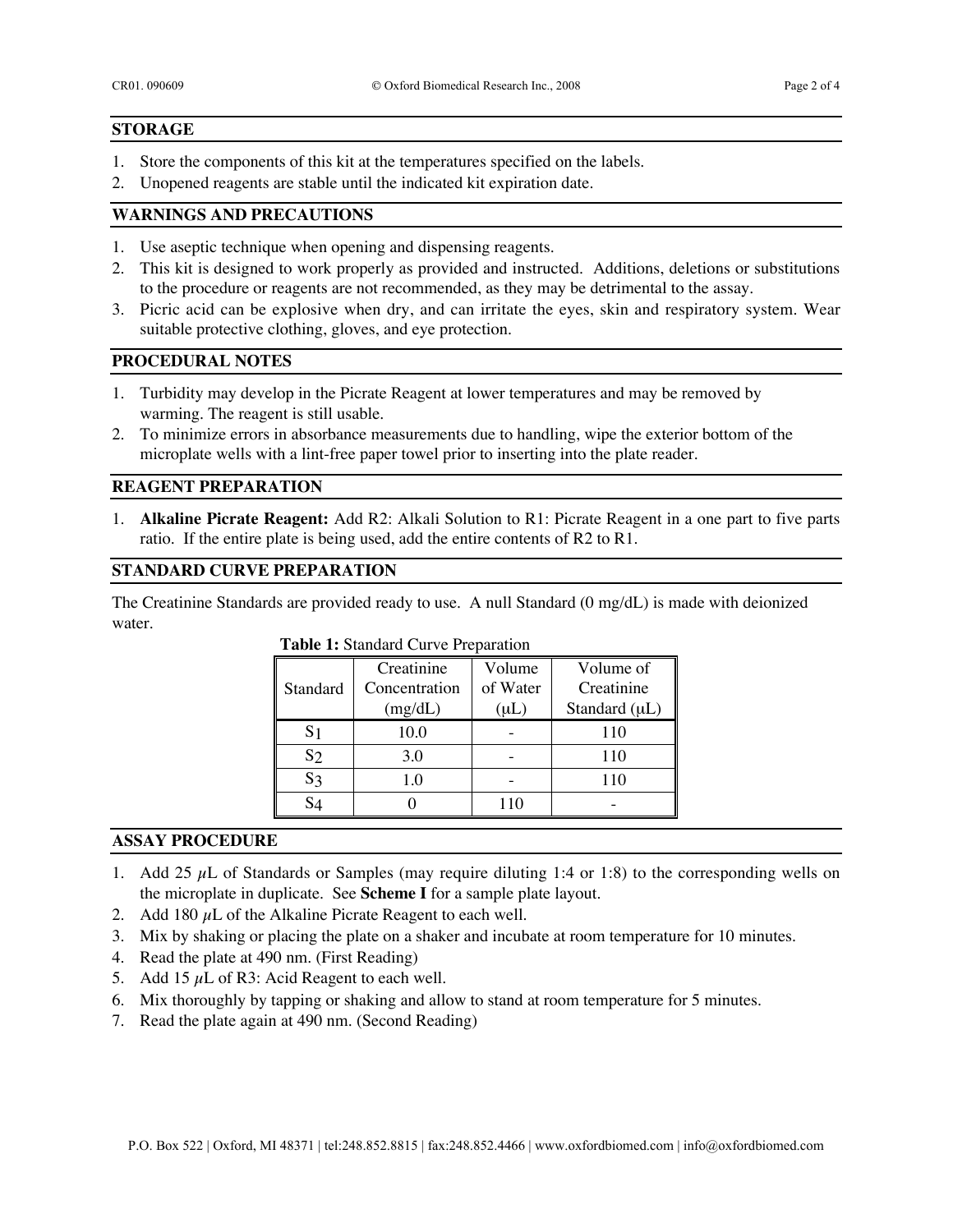|  |  | <b>Scheme I: Sample Plate Layout</b> |
|--|--|--------------------------------------|
|--|--|--------------------------------------|

|              | 2 3 4 5 6 7 8 9 10 11 12                                                                                                                                                                                                 |  |  |  |  |  |
|--------------|--------------------------------------------------------------------------------------------------------------------------------------------------------------------------------------------------------------------------|--|--|--|--|--|
| $A \mid S_4$ | S <sub>4</sub> U <sub>5</sub> U <sub>5</sub> U <sub>13</sub> U <sub>13</sub> U <sub>21</sub> U <sub>21</sub> U <sub>29</sub> U <sub>29</sub> U <sub>29</sub> U <sub>37</sub> U <sub>37</sub>                             |  |  |  |  |  |
| $B \mid S_3$ | S <sub>3</sub> U <sub>6</sub> U <sub>6</sub> U <sub>14</sub> U <sub>14</sub> U <sub>22</sub> U <sub>22</sub> U <sub>30</sub> U <sub>30</sub> U <sub>38</sub> U <sub>38</sub>                                             |  |  |  |  |  |
|              | $C$   $S_2$ $S_2$   $U_7$ $U_7$ $U_{15}$ $U_{15}$ $U_{23}$ $U_{23}$ $U_{31}$ $U_{31}$ $U_{39}$ $U_{39}$                                                                                                                  |  |  |  |  |  |
|              | $D$ $S_1$ $S_1$ $U_8$ $U_8$ $U_{16}$ $U_{16}$ $U_{24}$ $U_{24}$ $U_{32}$ $U_{32}$ $U_{40}$ $U_{40}$                                                                                                                      |  |  |  |  |  |
|              | $E$   U <sub>1</sub> U <sub>1</sub> U <sub>9</sub> U <sub>9</sub> U <sub>17</sub> U <sub>17</sub> U <sub>17</sub> U <sub>25</sub> U <sub>25</sub> U <sub>33</sub> U <sub>33</sub> U <sub>41</sub> U <sub>41</sub>        |  |  |  |  |  |
|              | $\mathbf{F}$ $\begin{bmatrix} U_2 & U_2 & U_{10} & U_{10} & U_{18} & U_{18} & U_{26} & U_{26} & U_{34} & U_{34} & U_{42} & U_{42} \end{bmatrix}$                                                                         |  |  |  |  |  |
|              | <b>G</b>   U <sub>3</sub> U <sub>3</sub> U <sub>11</sub> U <sub>11</sub> U <sub>19</sub> U <sub>19</sub> U <sub>27</sub> U <sub>27</sub> U <sub>27</sub> U <sub>35</sub> U <sub>35</sub> U <sub>43</sub> U <sub>43</sub> |  |  |  |  |  |
|              | $H$ U <sub>4</sub> U <sub>4</sub> U <sub>12</sub> U <sub>12</sub> U <sub>20</sub> U <sub>20</sub> U <sub>28</sub> U <sub>28</sub> U <sub>36</sub> U <sub>36</sub> U <sub>44</sub> U <sub>44</sub>                        |  |  |  |  |  |

## **CALCULATIONS**

1. Subtract the values of the Second Reading from those of the First Reading.

**NOTE: Some microplate readers can be programmed to do these subtractions automatically when reading the plate. Consult your instrument manual.**

- 2. The difference in absorbance  $[\Delta A]$  is directly proportional to Creatinine concentration.
- 3. Construct a Standard Curve with ∆ A on the y-axis versus Creatinine Conc. (mg/dL) on the x-axis.
- 4. Determine the creatinine concentration (mg/dL) in the samples. **NOTE: Normally a 5-10 fold urine dilution yields results in the linear range of the standard curve. If the samples are diluted, the concentration determined from the standard curve must be multiplied by the dilution factor***.*
- 5. Multiply the creatinine concentration in mg/dL by 88.4 to convert into  $\mu$ mol/L (SI unit).

 **Figure 1:** Typical Standard Curve



#### **INTERFERING SUBSTANCES**

- 1. Samples containing bilirubin will give elevated results.
- 2. The measurement is not useful in samples containing sulfonphthalein dyes such as phenolsulfonphthalein.
- 3. Certain drugs are known to interfere with circulating creatinine levels and hence will not provide consistent results. (Young, 1990).

#### **REFERENCES**

- 1. Slot, C.; (1965) *Scand J. Clin. Lab. Invest.* **17**:381
- 2. Heinegard, D. and Tiderstrom, G.; (1973) *Clin. Chim. Acta* **43**:305
- 3. Cook, J.G.H.; (1975) *Ann Clin. Biochem*. **43**:305
- 4. Young, D.S., Editor; (1990) Effects of drugs on clinical laboratory tests. AACC Press, Washington
- 5. Wyss, M. and Kaddurah-Daouk, R.; (2000) *Phys. Rev.* **80**:1107